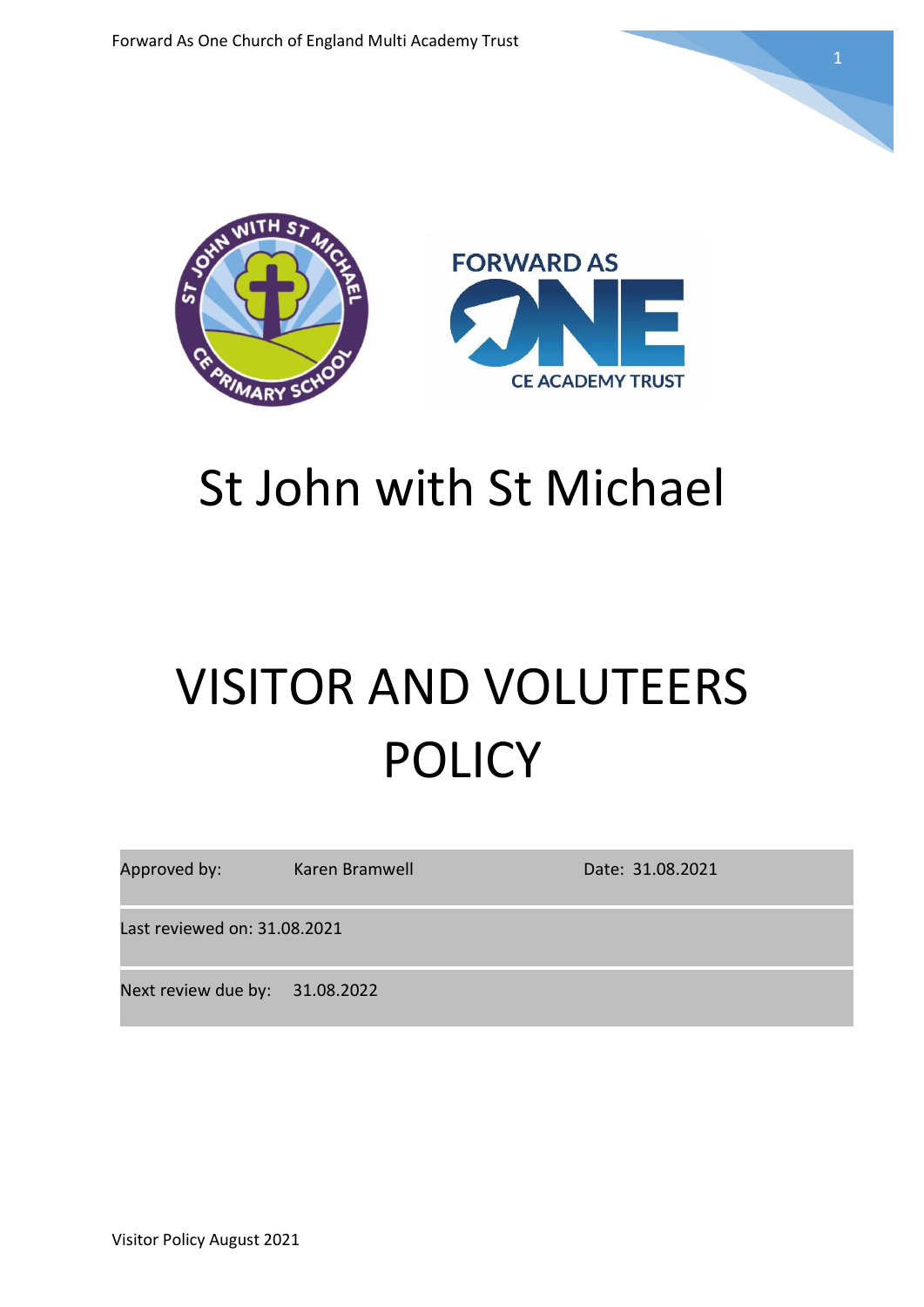## **Contents**

| 1. Rationale and Aims      | 3 |
|----------------------------|---|
| 2. Objectives              | 3 |
| 3. Definitions             | 3 |
| 4. Procedures and practice | 4 |
| 5. Health and Safety       | 4 |
| 6. Safeguarding            | 4 |
| 7. DBS Checks              | 5 |
| 8. Visitor Controls        | 8 |
| 9. Complaint's Procedure   | 8 |
| 10. List of other policies |   |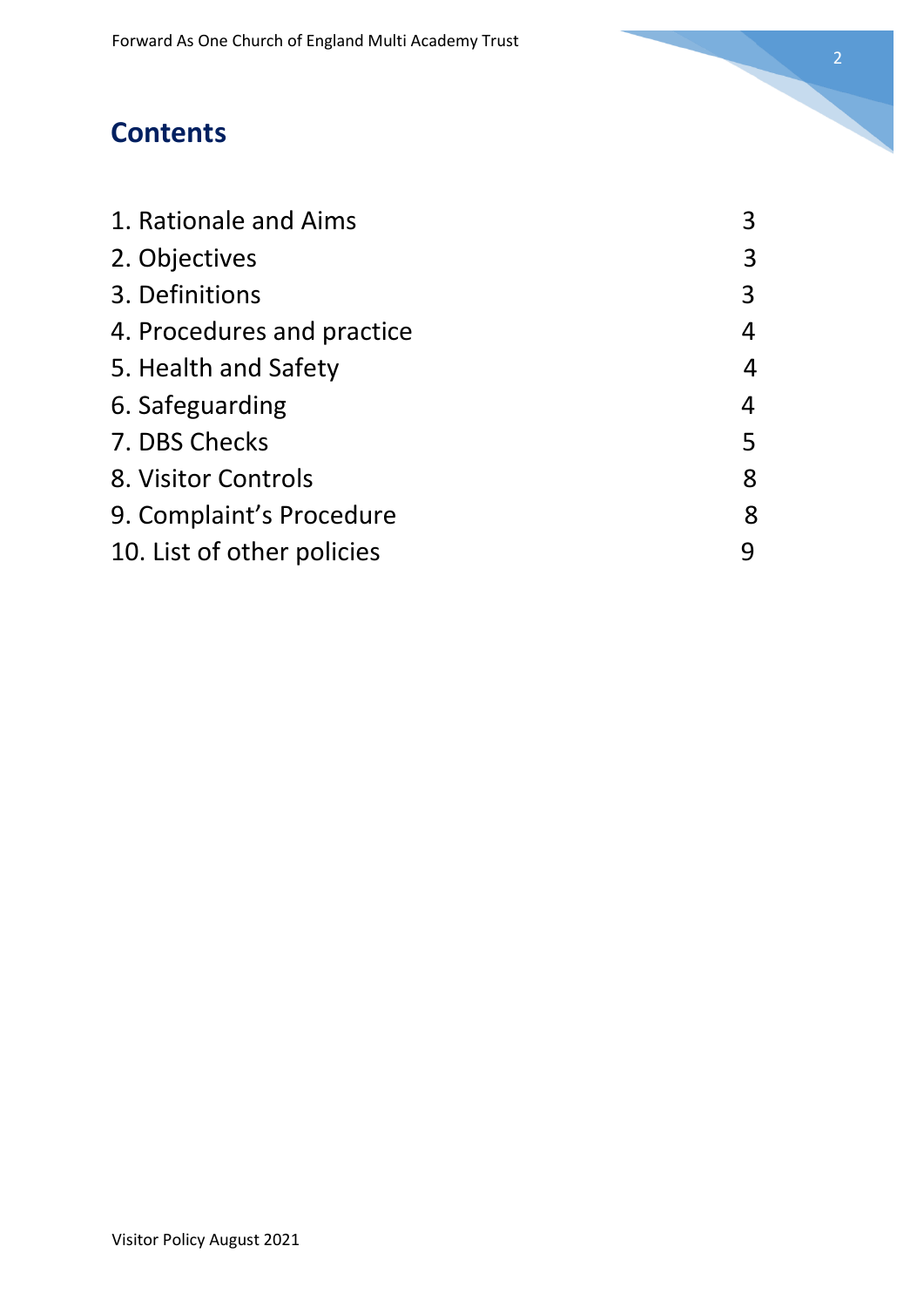## 1. **Rationale and Aims**

Forward As One CE MAT and its schools have a duty to safeguard and promote the welfare of our children. This includes a duty to take all reasonable steps to ensure that adults who come into the building or grounds are not a risk to the children or young people. Our schools are welcoming places and visitors enhance the provision of education. The schools are also fortunate to have parents and other volunteers who help in the classroom and with other activities.

Some of our visitors are local authority colleagues and visit routinely for fixed appointments. Many of our parent helpers and other volunteers are well known to the schools. Other volunteers come to us and we do not know them at all.

It is important to have a policy that includes measures to ensure the suitability of all volunteers and visitors. This is a streamlined procedure because it is not necessary to impose onerous requirements on our staff or our volunteers and visitors. However, we do need to recognise that visitors and volunteers are seen by children as safe and trustworthy adults and sensible precautions are needed.

Our aim is to operate a sensible and proportionate procedure to identify people who may be a risk to our children and to have a system in place that will deter people who might abuse children or are otherwise unsuited to work with them. We aim to strike the right balance between protecting our children/young people's safety and welfare and not being unnecessarily burdensome.

## 2. **Objectives**

The objectives of this policy are to:

- Maintain a safe environment for our children/young people
- $\blacktriangleright$  Explain what volunteer checks are required and in what circumstances
- $\blacktriangleright$  Give guidance on assessing any relevant information provided by checks
- Remind colleagues of the importance of existing security and safety procedures and practices.

## 3. **Definitions**

 $\blacktriangleright$ Responsibilities

The headteacher in each of our schools has overall responsibility for the operation of this procedure.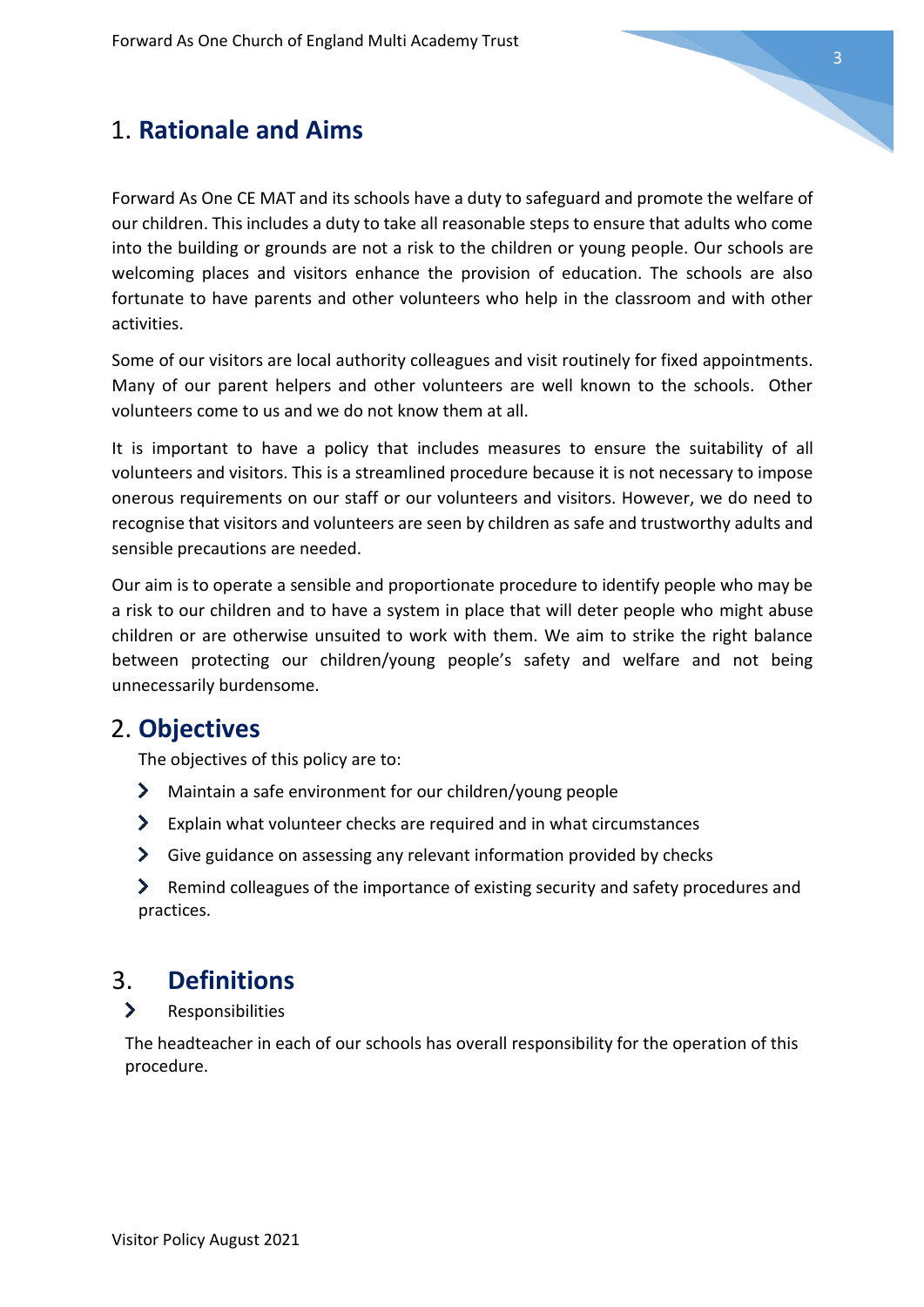## 4. **Procedures and practice**

#### **Becoming a Volunteer**

Anyone wishing to become a volunteer, either for a one-off event such as a school visit, or on a more regular basis, e.g. hearing children read, should approach the School Admin Officer directly to discuss their availability and their skills.

#### **Volunteer Induction**

All volunteers in school will receive induction from the Admin Officer or Member of the SLT, who manages volunteers in school and student placements in school. This and other related policies are shared, expectations and procedures are made clear and guidelines are given.

#### **Confidentiality**

Volunteers in school are bound by a code of confidentiality. Any concerns that volunteers have about the children they work with/meet should be voiced with the Class Teacher and NOT with the parents of the child/persons outside school.

Comments regarding children's behaviour or learning can be highly sensitive, and if taken out of context, can cause distress to the parents of a child if they hear about such issues through a third party rather than directly from the school. Volunteers who are concerned about anything another adult in the school does or says should raise the matter with the Head Teacher or another member of the SLT.

#### **Supervision**

All volunteers work under the supervision of the Class Teacher of the class to which they are assigned. Teachers always retain responsibility for children, including the children's behaviour and the activity they are undertaking. Volunteers should have clear guidance from the Teacher as to how an activity is carried out/what the expected outcome of an activity is. Volunteers are encouraged to seek further advice/guidance from the Teacher in the event of any query/problem regarding children's understanding of a task or behaviour.

## 5. **Health and Safety**

Forward As One CE MAT and its schools has a Health and Safety Policy, and this is made available on request to Volunteers working in the school. Induction will ensure that volunteers are clear about emergency procedures (e.g., fire alarm evacuation) and about any safety aspects associated with a particular task (e.g., using DT equipment/companying children on visits). Volunteers need to exercise due care and attention and report any obvious hazards or concerns to the class Teacher/Head Teacher.

## 6. **Safeguarding**

The welfare of our children is paramount. To ensure the safety of our children, we adopt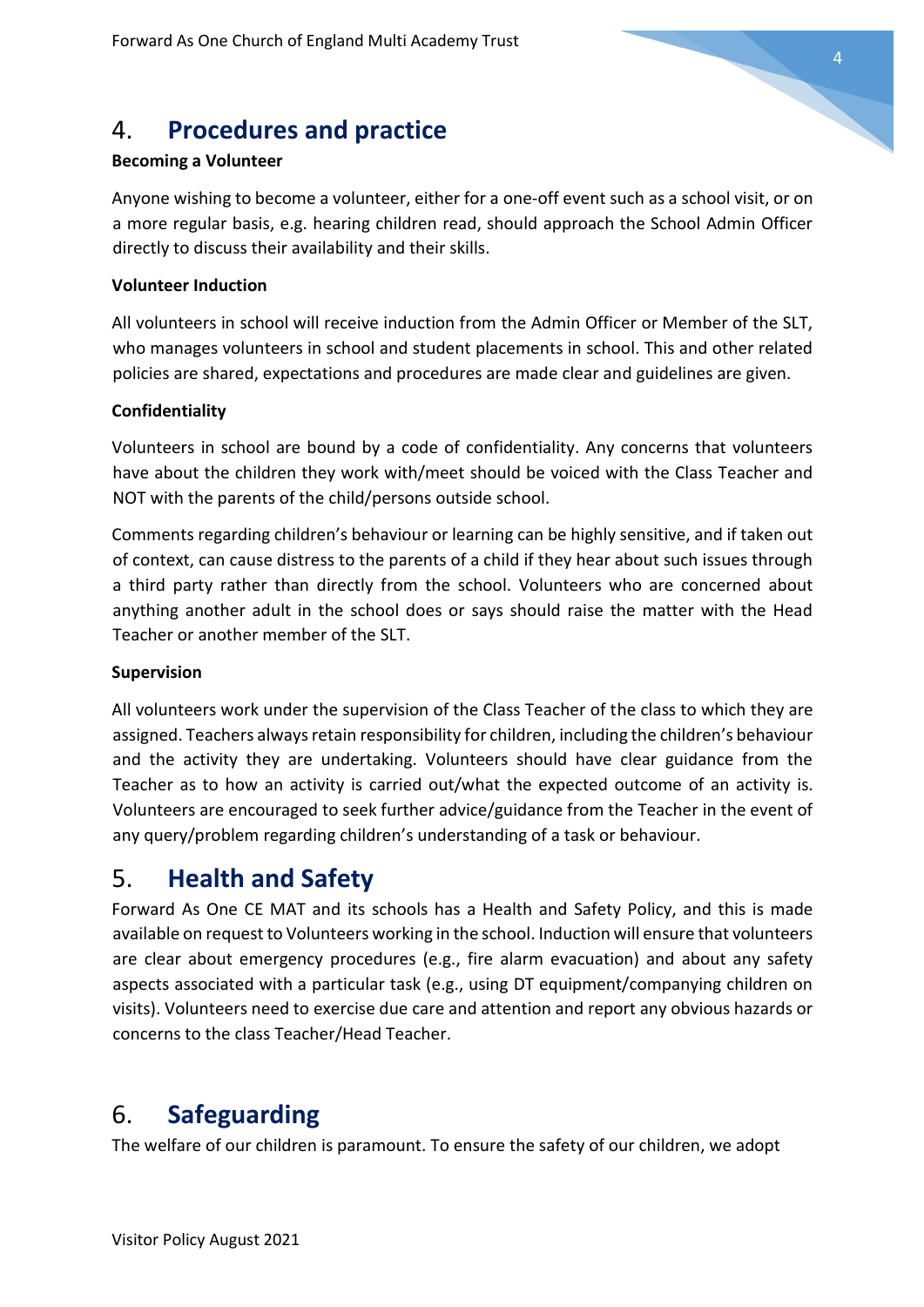the following procedures:

- All Volunteers are given a copy of the Volunteer Policy.
- Volunteers must have a current DBS that the school has requested. This includes checks to ensure that individuals are not disqualified under the 2018 Childcare Disqualification Regulations and Childcare Act 2006.
- All Volunteers will apply to the school and the school will carry out the appropriate safeguarding checks including employment history and obtaining relevant references before a volunteer place is offered.
- Carry out a risk assessment when deciding whether to seek an enhanced DBS check without barred list information for any volunteers not engaging in regulated activity. We will retain a record of this risk assessment
- Where a volunteer is engaged in a 'one-off' activity e.g., helping supervise a group of children as part of a class visit, no formal checks are carried out on these volunteers. The Class Teacher will ensure that these volunteers are kept under constant supervision of school staff. Such Volunteers will be restricted to Parent Volunteers only.

## 7. **DBS checks**

In deciding whether to seek a DBS disclosure from a volunteer, we will take the following factors into consideration:

The duration, frequency and nature of the volunteer's contact with children; and then

• What the school knows about the volunteer, including formal or informal information offered by staff, parents and other volunteers

- Whether the volunteer is well known to others in the community who are likely to be aware of behaviour that could give cause for concern
- Whether the volunteer has other employment, or undertakes voluntary activities where referees would advise on suitability
- Any other relevant information about the volunteer or the work they are likely to do.

The following people do not need to apply for a DBS disclosure or register with the VBS:

• Visitors who have business with the headteacher or other staff or who only have brief contact with children with a member of staff constantly present

• Visitors or contractors who come on site only to carry out emergency repairs or service equipment and who would not be expected to be left unsupervised on establishment's premises

• Volunteers or parents who only accompany staff and children on one-off outings or trips that do not involve overnight stays, or who only help at specific one-off events, for example a sports day or fete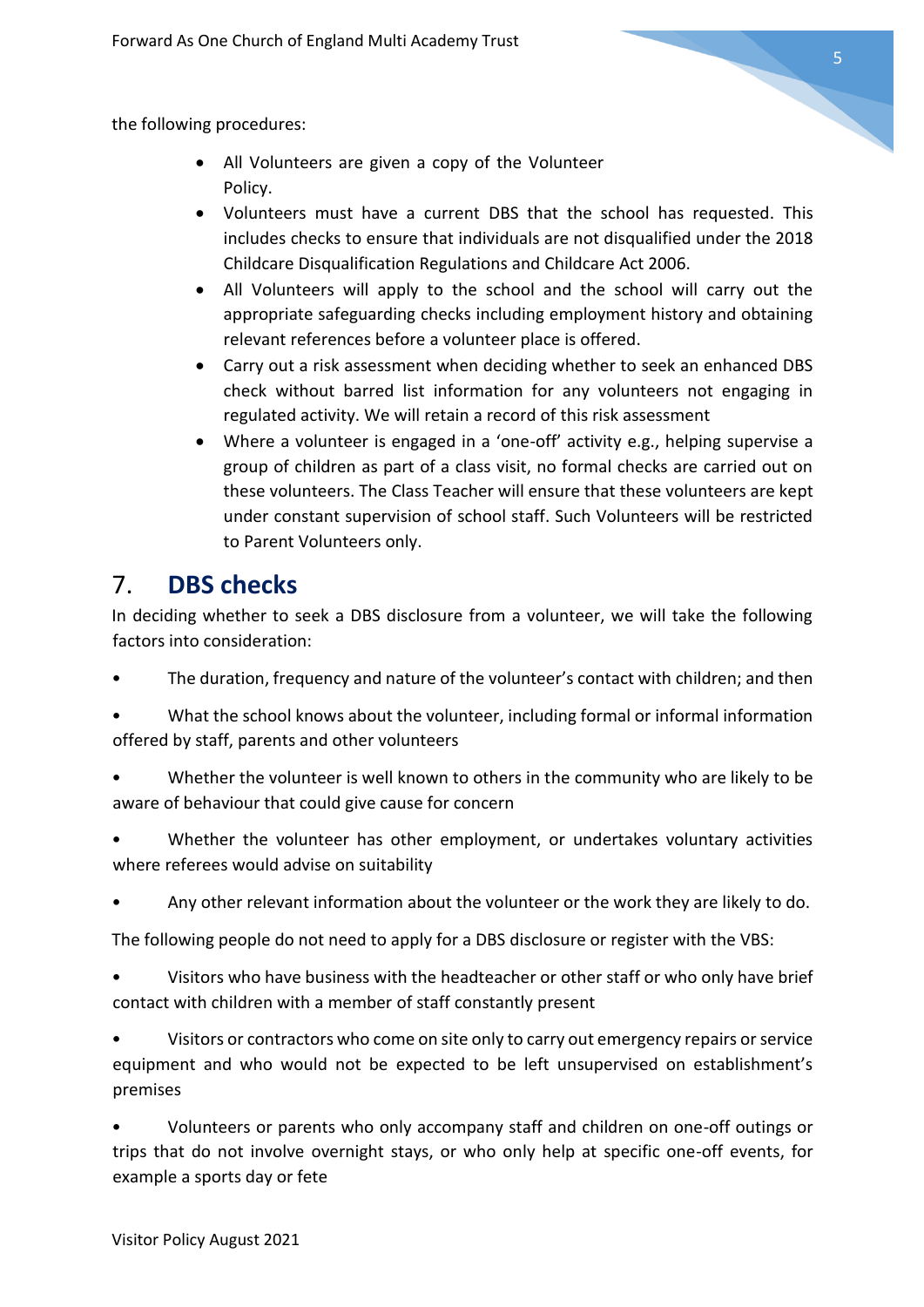• Secondary pupils aged under 16 on Key Stage 4 work experience in other schools; secondary pupils in another school as part of voluntary service, citizenship or vocational studies

• People who are on site before or after hours and where there is no opportunity for contact with children, for example local groups who hire premises for community or leisure activities, or cleaners who only come in after children have gone home or before they arrive.

A volunteer who has not obtained a CRB disclosure because they only have infrequent contact with children should **not** be left unsupervised with children.

#### **Assessing DBS disclosures**

A volunteer's criminal record does not automatically make that person unsuitable for work with children. Schools must make a judgment about the volunteer's suitability, taking into account only those offences that may be relevant to the particular role or situation in question. In deciding the relevance of convictions, a number of points should be considered:

- the nature of the offence: in general, convictions for sexual, violent or drug offences are particularly strong contra-indications for work with children
- the nature of the volunteer's role: serious sexual, violent, drug or drink offences would be a particular concern for a role involving close contact with children

• the age of the offence: offences from many years ago have less relevance than recent offences but convictions for offences such as serious violent or sexual offences are more concerning than, for instance, an isolated case of dishonesty when the person was young – rehabilitation must be weighed against the need to protect children

• the frequency of the offence: a series of offences over a period of time is more likely to give cause for concern than an isolated minor conviction.

Please refer to the following sections for further guidance on certain visitors and volunteers.

#### **Supply staff**

The same range of checks required for permanent employees are also required for supply staff, including those employed via employment agencies. Before taking on a supply teacher provided by an employment agency, the school requires written confirmation from the agency that the supply staff has the qualifications required for the post.

The school also requires agencies to provide confirmation that all the checks required have been satisfactorily completed. If a DBS disclosure is pending, this must be notified to the school together with the date the disclosure was sought and subsequent confirmation of clearance. If the disclosure raises concerns the individual will be withdrawn pending further inquiries.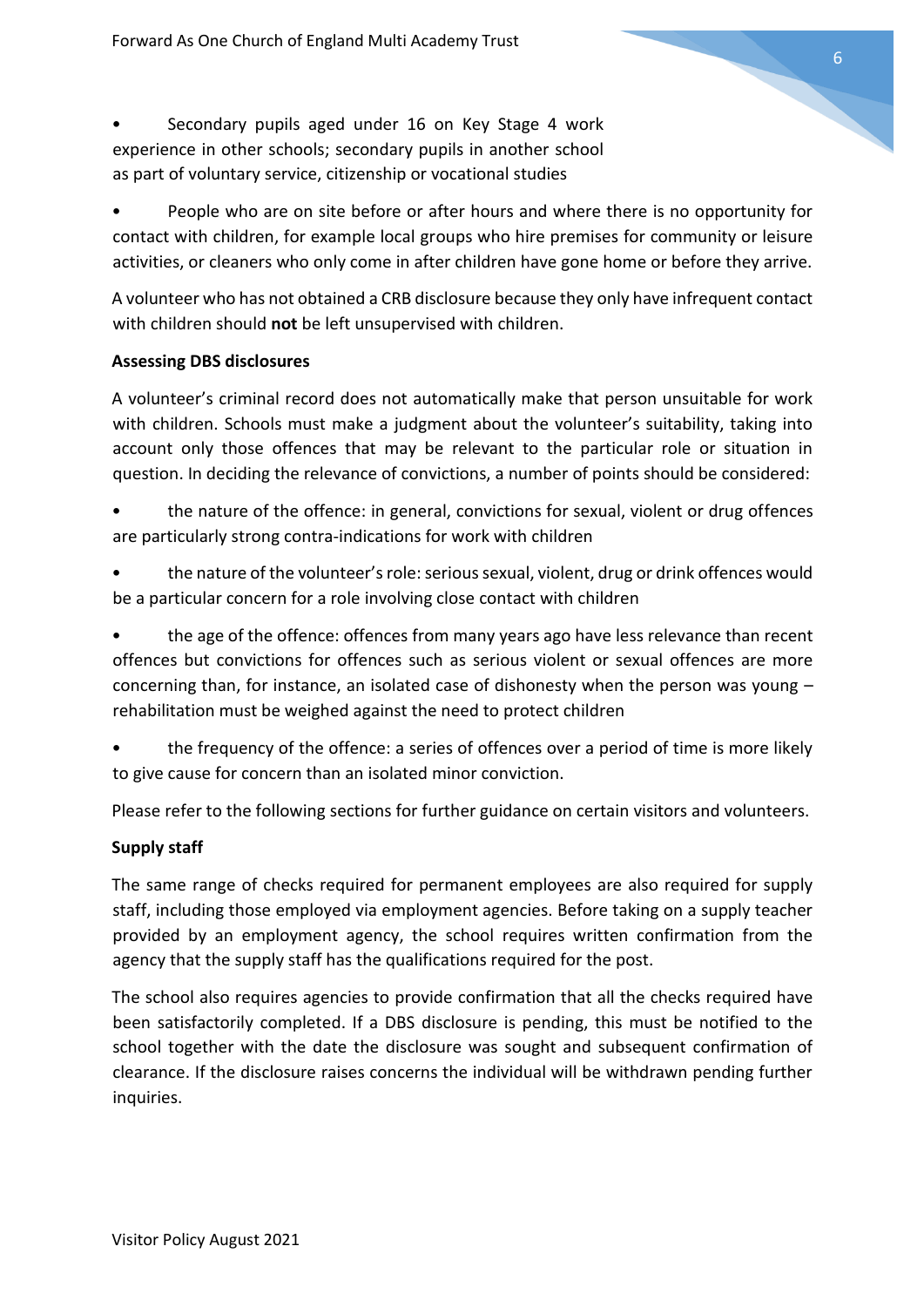In any case, where the school engages supply staff directly, it is the school's responsibility to complete all relevant checks, including confirmation of ISA registration, as for other employed staff.

#### **Student teachers**

When a student on initial teacher training comes into school, the training provider should provide details of the enhanced DBS disclosure. This check should ideally be completed before the trainee starts. If this is not possible, the school can allow the trainee to begin making sure that the trainee is appropriately supervised.

#### **Professional staff**

Psychologists, nurses, dentists, centrally employed teachers and other local authority staff will have been checked by their employing organisation. The school just needs confirmation that checks have been carried out and take a note of this on the SCR.

#### **Visiting speakers**

The school does not require a visitor to obtain a DBS disclosure or to register with the VBS if they will only have contact with children on an ad hoc or irregular basis for short periods of time. Visitors such as police officers, sporting or other celebrities, authors and musicians who go into different schools/providers to work with different children or young people are not required to be checked unless their contact with the same children is frequent or intensive as defined earlier in this policy. It is likely that these visitors see any child/young person only once or very occasionally and will be with children in groups rather than alone. They are unlikely to have any opportunities to build up a relationship of trust that could be abused.

#### **Exam invigilators**

Exam invigilators are required to have an enhanced DBS disclosure. This is because an invigilator could be away from the school for an extended period and a DBS enhanced disclosure is required to ensure that their criminal record and suitability to work with children have not altered in the time that they have been away from the school.

#### **Governors and the clerk to the governing body**

We require our school governors and the clerk to the governing body to obtain an enhanced DBS disclosure.

#### **Contractors**

Workers who come on to the premises to carry out emergency repairs do not require DBS or ISA checking. But if the school/provider engages contracted building work it is very important to ensure in the contractual arrangements that the contractor confirms their staff are appropriately checked. The contractor should also ensure that the same procedures are followed by any sub-contractors and provide a list of its direct employees and those of any sub-contractors before they start work on site.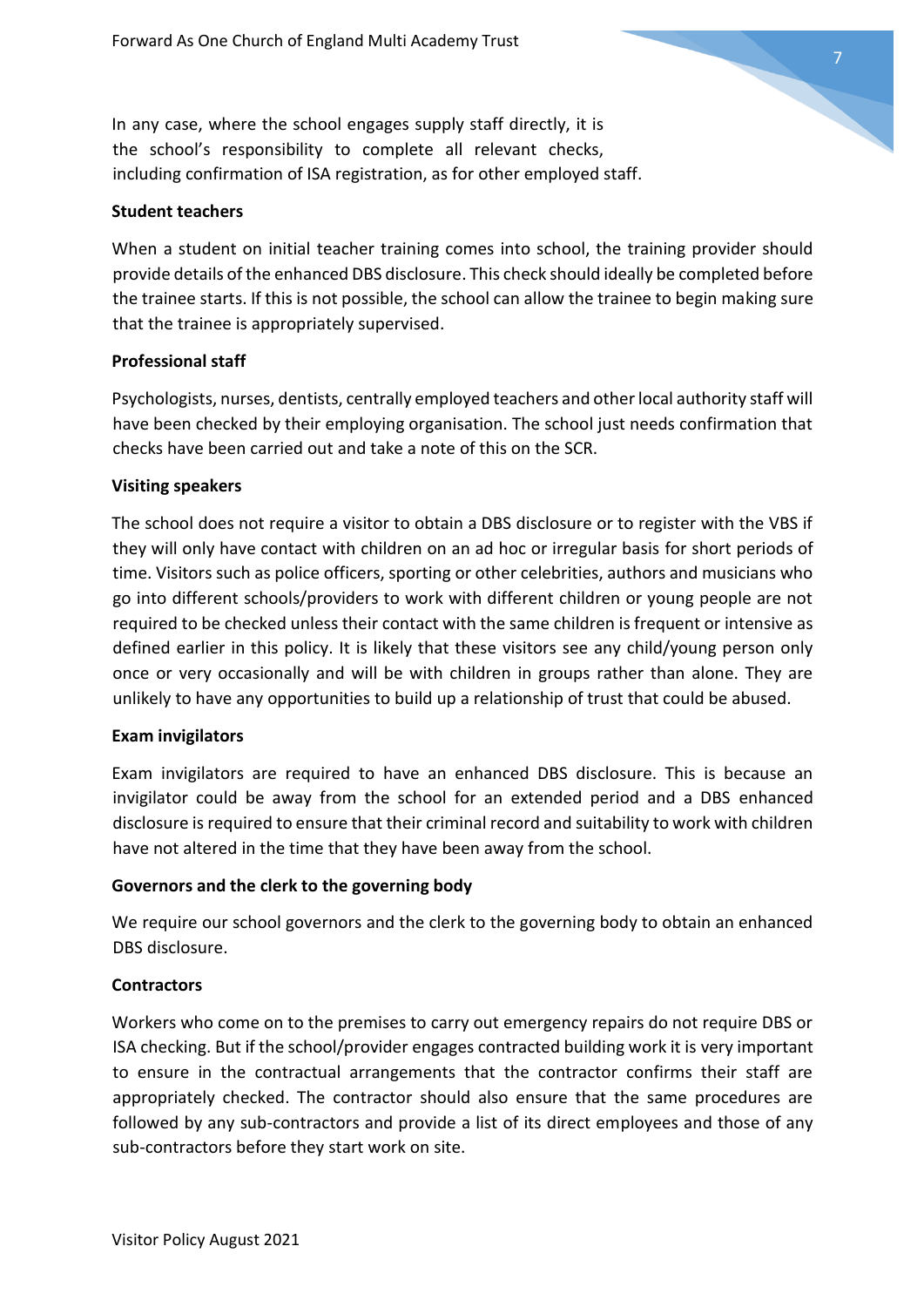The school must have a sensible but secure system in place for identity checks to confirm that the individual arriving is the individual confirmed by the contractor. This should be in line with the visitor control systems (see below).

#### **Educational trips**

In addition to checking adult volunteers in line with this policy it is important that they are properly briefed beforehand and clearly directed during the visit.

Adult volunteers should be given clear information by the group leader about their role and responsibilities on an educational visit. We expect them to do their best to ensure the health and safety of everyone in the group. They follow the instructions of the group leader and help with discipline and control. Adult volunteers should not be in sole charge of pupils unless this has been previously agreed and for the protection of both adults and children all adult supervisors should ensure that they are not alone with a child/young person unless it is unavoidable.

## 8. **Visitor controls**

Notwithstanding the volunteer and visitor checks the school should operate a visitor control system. This is a simple procedure which incorporates knowing who is on the school grounds or within the school and having some control over them. The underlying operational principles are to:

- provide a waiting area for visitors until they can be attended to
- identify legitimate visitors, monitor their arrival, movement around the school and departure time
- make all visitors sign in and give the reason for their visit

• give all visitors a name badge or name tag to wear on school premises. These should be used only once and are not transferable. We tell our children that they should not approach any stranger not wearing a badge. They are told to report all strangers or intruders to a member of staff immediately

ensure that no visitor is given unrestricted access to the school.

## 9. **Complaint's procedure**

Any complaints made about a volunteer will be referred to the Head Teacher or Governing Body for investigation. Any complaints made by a volunteer will be referred to the Head Teacher or Governing Body.

The Head Teacher reserves the right to take the following action:

 $\blacktriangleright$ To speak with a volunteer about a breach of the Volunteer Code and seek reassurance that this will not happen again.